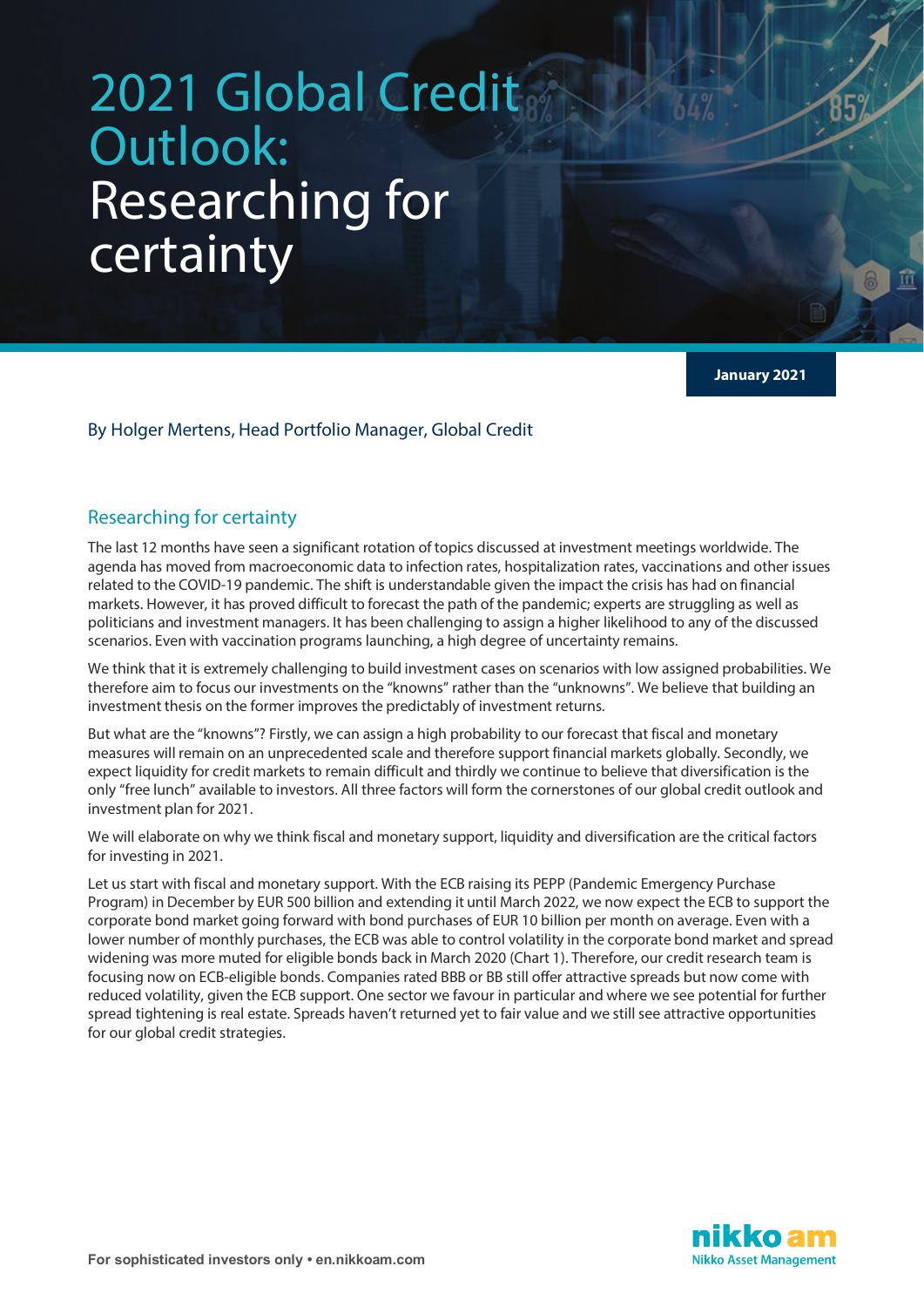## **Chart 1: Credit spreads eligible vs non-eligible bonds**



Source: Bloomberg, ECB, iBoxx, UniCredit Research

The second area to single out is liquidity. Over the last decade the asset management industry enjoyed significant growth while banks had to decrease their trading books following the GFC. This situation is now creating regular imbalances in bond trading that leads to spikes in bid-offer spreads, even making bond trading impossible at times. The last time we experienced such an imbalance was in March 2020 when the COVID-19 pandemic started impacting credit spreads. We think a solution to the reduced bond liquidity is an increased use of CDS.

Our liquidity assessments of the last couple of years have shown that liquidity of CDS indices is superior to that of bonds. An increased use of CDS enables investors to change the risk profile of their portfolios quickly and efficiently when bond trading is expensive or even impossible.

Last but not least of the "known" factors is the benefit of diversification. This might not sound new and innovative and in the past we have more than once experienced asset classes that were supposedly uncorrelated suddenly move in the same direction in a crisis situation.

But extensive research has convinced us that it's possible to identify asset classes that have low to negative correlation. Often these opportunities can be found in the Asian fixed income market. For example, Chinese and US government bonds tend to have a low correlation at certain periods (Chart 2). Compared to G7 countries, China still has a higher growth rate and yields which makes its government bonds an attractive investment for a broadly diversified portfolio.



**Chart 2: Correlation between UST 10-year and CGB 10-year yields**

Source: Bloomberg, Nikko AM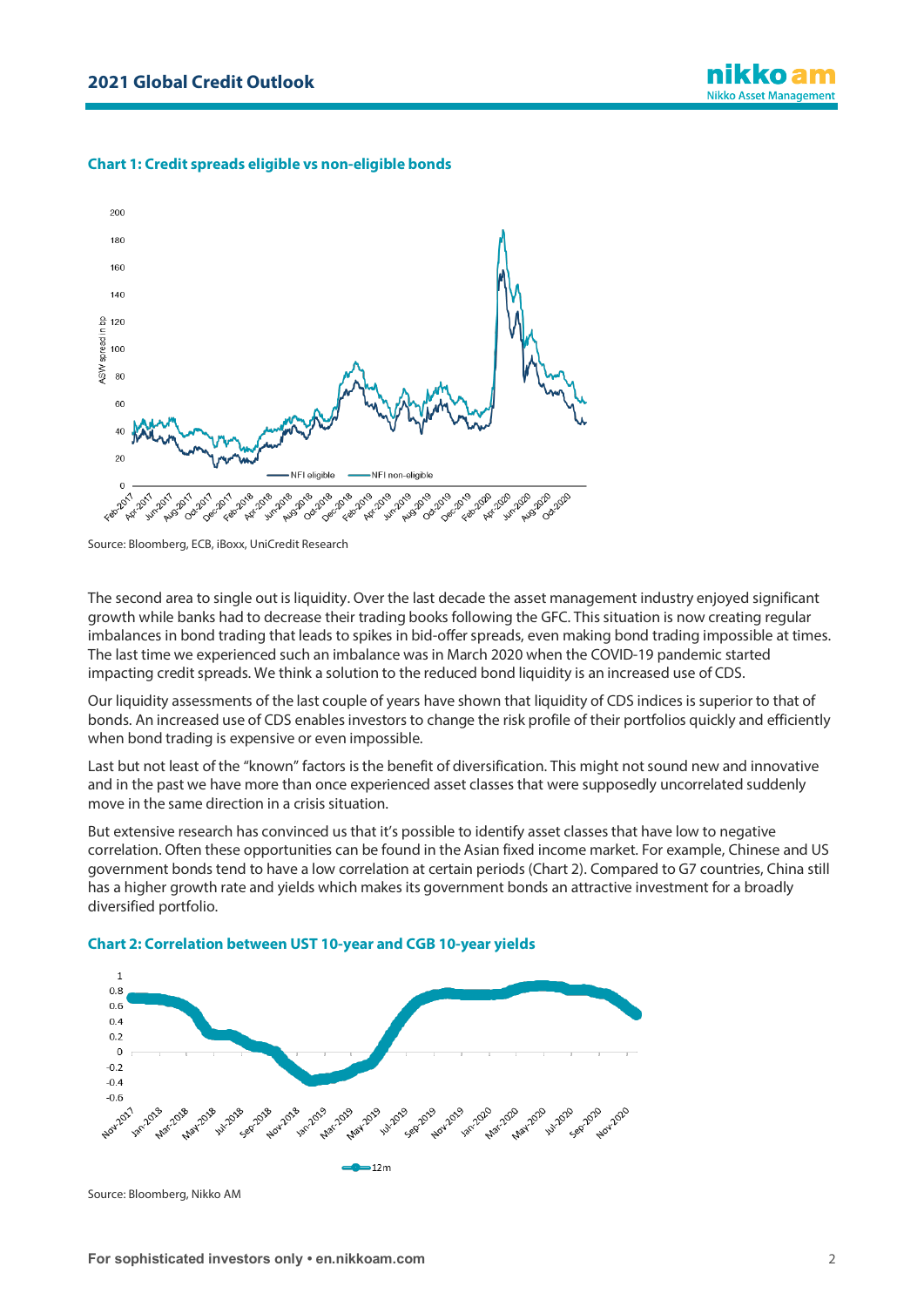The three factors discussed above will play a pivotal role in our credit strategies for 2021.

We will also focus on lower rated companies with ECB and state support, but only after they make it through our well-defined research process. The main benefit of focusing on lower rated bonds in 2021 will be their abovemarket yield and the strong spread income they potentially offer.

Still, an above-market yield often goes hand in hand with an above-average risk profile for portfolios. Screening the Asian fixed income market for diversification opportunities and using CDS indices to control liquidity risk are ways to mitigate such above-average risk profiles, in our view.

**Important information**: This document is prepared by Nikko Asset Management Co., Ltd. and/or its affiliates (Nikko AM) and is for distribution only under such circumstances as may be permitted by applicable laws. This document does not constitute personal investment advice or a personal recommendation and it does not consider in any way the objectives, financial situation or needs of any recipients. All recipients are recommended to consult with their independent tax, financial and legal advisers prior to any investment.

This document is for information purposes only and is not intended to be an offer, or a solicitation of an offer, to buy or sell any investments or participate in any trading strategy. Moreover, the information in this document will not affect Nikko AM's investment strategy in any way. The information and opinions in this document have been derived from or reached from sources believed in good faith to be reliable but have not been independently verified. Nikko AM makes no guarantee, representation or warranty, express or implied, and accepts no responsibility or liability for the accuracy or completeness of this document. No reliance should be placed on any assumptions, forecasts, projections, estimates or prospects contained within this document. This document should not be regarded by recipients as a substitute for the exercise of their own judgment. Opinions stated in this document may change without notice.

In any investment, past performance is neither an indication nor guarantee of future performance and a loss of capital may occur. Estimates of future performance are based on assumptions that may not be realised. Investors should be able to withstand the loss of any principal investment. The mention of individual securities, sectors, regions or countries within this document does not imply a recommendation to buy or sell.

Nikko AM accepts no liability whatsoever for any loss or damage of any kind arising out of the use of all or any part of this document, provided that nothing herein excludes or restricts any liability of Nikko AM under applicable regulatory rules or requirements.

All information contained in this document is solely for the attention and use of the intended recipients. Any use beyond that intended by Nikko AM is strictly prohibited.

**Japan:** The information contained in this document pertaining specifically to the investment products is not directed at persons in Japan nor is it intended for distribution to persons in Japan. Registration Number: Director of the Kanto Local Finance Bureau (Financial Instruments firms) No. 368 Member Associations: The Investment Trusts Association, Japan/Japan Investment Advisers Association.

**United Kingdom and rest of Europe:** This document is communicated by Nikko Asset Management Europe Ltd, which is authorised and regulated in the United Kingdom by the Financial Conduct Authority (the FCA) (FRN 122084). This document constitutes a financial promotion for the purposes of the Financial Services and Markets Act 2000 (as amended) (FSMA) and the rules of the FCA in the United Kingdom, and is directed at professional clients as defined in the FCA Handbook of Rules and Guidance.

**United States:** This document may not be duplicated, quoted, discussed or otherwise shared without prior consent. Any offering or distribution of a Fund in the United States may only be conducted via a licensed and registered broker-dealer or a duly qualified entity. Nikko Asset Management Americas, Inc. is a United States Registered Investment Adviser.

**Singapore:** This document is for information to institutional investors as defined in the Securities and Futures Act (Chapter 289), and intermediaries only. Nikko Asset Management Asia Limited (Co. Reg. No. 198202562H) is regulated by the Monetary Authority of Singapore.

**Hong Kong:** This document is for information to professional investors as defined in the Securities and Futures Ordinance, and intermediaries only. The contents of this document have not been reviewed by the Securities and Futures Commission or any regulatory authority in Hong Kong. Nikko Asset Management Hong Kong Limited is a licensed corporation in Hong Kong.

**Australia:** This document is issued in Australia by Nikko AM Limited (ABN 99 003 376 252, AFSL 237563). It is for the use of wholesale clients, researchers, licensed financial advisers and their authorised representatives only.

**New Zealand:** This document is issued in New Zealand by Nikko Asset Management New Zealand Limited (Company No. 606057, FSP22562). It is for the use of wholesale clients, researchers, licensed financial advisers and their authorised representatives only.

**Kingdom of Bahrain:** The document has not been approved by the Central Bank of Bahrain which takes no responsibility for its contents. No offer to the public to purchase the Strategy will be made in the Kingdom of Bahrain and this document is intended to be read by the addressee only and must not be passed to, issued to, or shown to the public generally.

**Kuwait:** This document is not for general circulation to the public in Kuwait. The Strategy has not been licensed for offering in Kuwait by the Kuwaiti Capital Markets Authority or any other relevant Kuwaiti government agency. The offering of the Strategy in Kuwait on the basis a private placement or public offering is, therefore, restricted in accordance with Decree Law No. 7 of 2010 and the bylaws thereto (as amended). No private or public offering of the Strategy is being made in Kuwait, and no agreement relating to the sale of the Strategy will be concluded in Kuwait. No marketing or solicitation or inducement activities are being used to offer or market the Strategy in Kuwait.

**Kingdom of Saudi Arabia:** This document is communicated by Nikko Asset Management Europe Ltd (Nikko AME), which is authorised and regulated by the Financial Services and Markets Act 2000 (as amended) (FSMA) and the rules of the Financial Conduct Authority